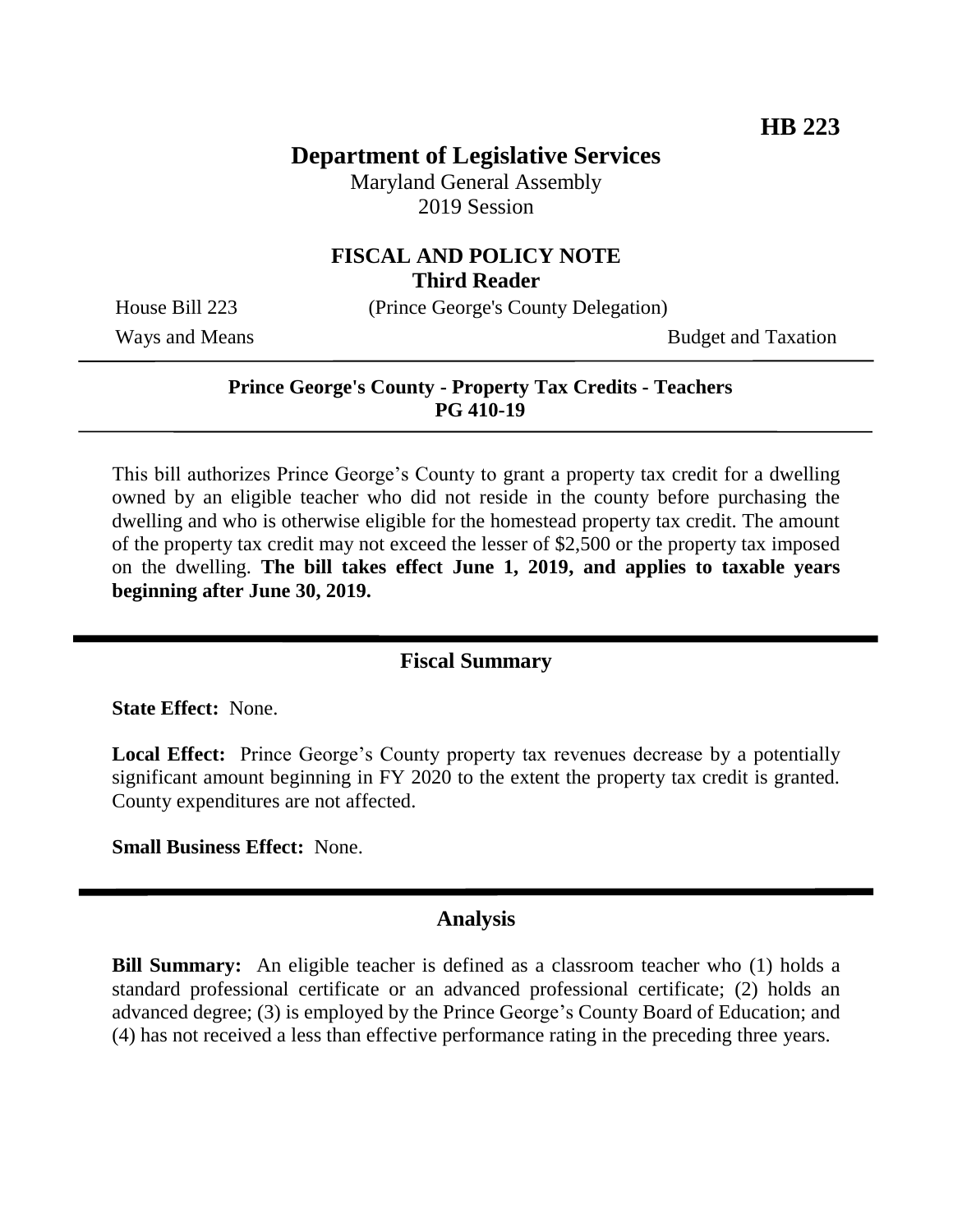Prince George's County may establish, by law (1) the amount of the property tax credit; (2) the duration of the property tax credit; (3) additional eligibility requirements for teachers to qualify for the property tax credit; (4) procedures for the application and uniform processing of requests for the credit; and (5) any other provision necessary to carry out the property tax credit.

The Prince George's County government must report to the Prince George's County Delegation, the Prince George's County senators, the Prince George's County Council, and the Prince George's County Executive by the fifth year after the county enacts a local law establishing the property tax credit on the number of teachers who received the tax credit in the preceding five years.

**Current Law:** Tax credits that may be authorized by local governments, against local taxation only, are specified by law for various types of property, including cemetery property; structures utilizing solar or geothermal energy saving devices; historic property undergoing restoration or preservation; manufacturing, fabricating, and assembling facilities; agricultural land subject to Maryland agricultural land preservation easements; newly constructed dwellings that are unsold or unrented; open space; tobacco barns; and other specified property. The Tax-Property Article also sets out numerous mandatory and optional property tax credits specific to individual counties and municipalities.

**Background:** The Prince George's County Public School System employed 9,226 teachers for the 2017-2018 school year. Nearly half of these teachers (48.9%) have 5 or less years of experience, which is the highest rate in the State. In Montgomery County, only 25.7% of teachers have less than 5 years of experience, with the rate declining to 12.8% in Calvert County. Only 18.4% of teachers in Prince George's County have more than 15 years of experience, compared to 36.5% in Montgomery County and 55.8% in Calvert County. In terms of teacher compensation, the average teacher salary in Prince George's County for the 2017-2018 school year is \$70,394. This amount is lower than the average teacher salary in Calvert (\$75,237) and Montgomery (\$81,823) counties but higher than Anne Arundel (\$64,474) and Charles (\$62,580) counties.

**Local Fiscal Effect:** Prince George's County property tax revenues decrease beginning in fiscal 2020 to the extent the property tax credit is granted. The amount of the decrease depends on the number of eligible teachers who receive the property tax credit and the amount of the tax credit granted for each property.

For fiscal 2019, the Prince George's County real property tax rate is \$1.374 per \$100 of assessment. This includes the \$1.00 general county tax rate and \$0.374 in special rates. The average total value of residential property in the county was \$214,043 for fiscal 2017. The average county homestead property tax amount for fiscal 2017 was \$33,141.